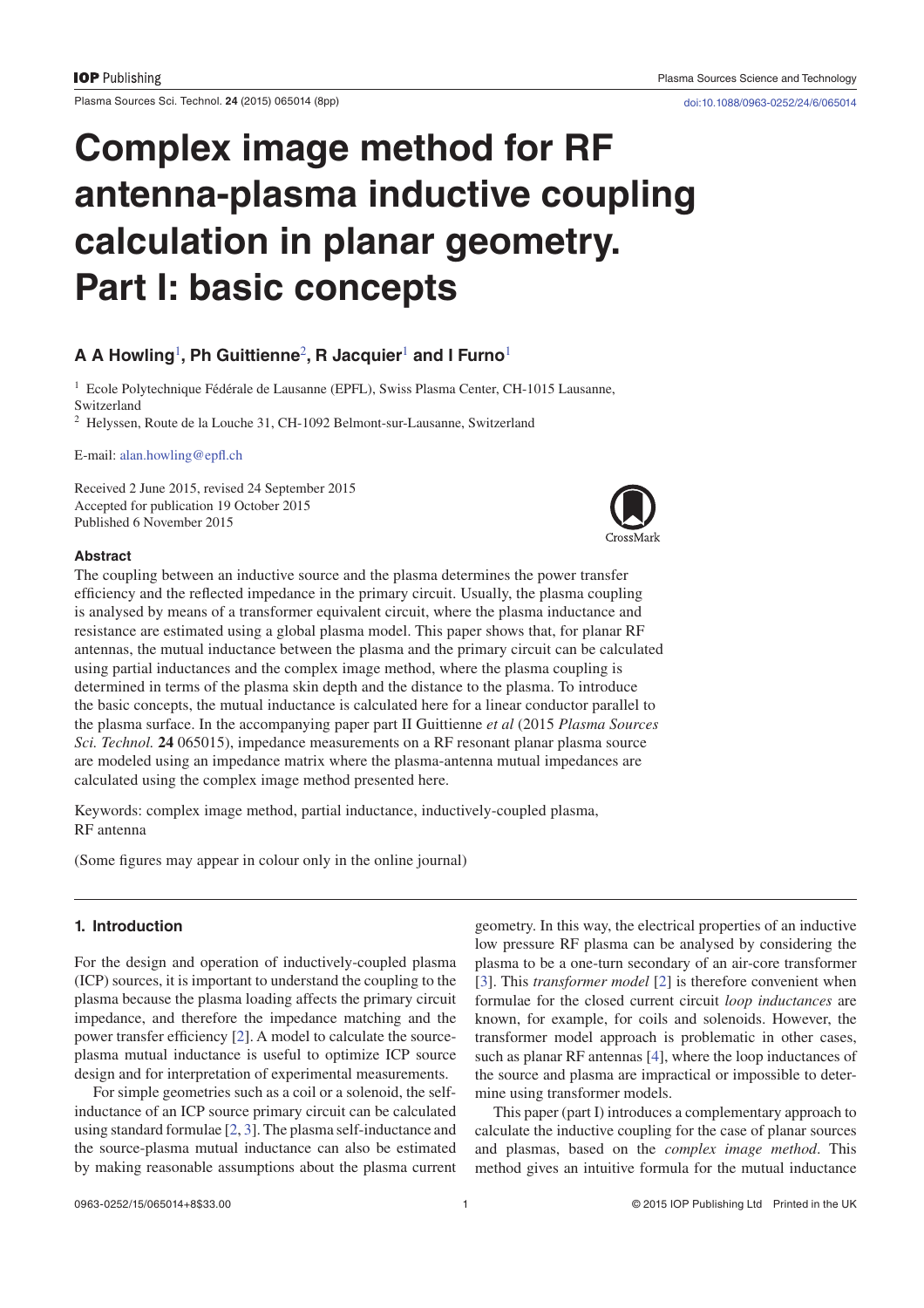between a source current in a straight wire segment and the mirror image current that it induces in a resistive plasma. Arbitrary configurations of planar ICP sources can then be considered by means of a *partial inductance* description  $[5, 6]$ , whereby a model for the source circuit is first broken down into contiguous linear elements. The source-plasma mutual inductance is finally calculated from the impedance matrix of all the source elements, including their complex image currents in the plasma. Plasma experiments can be interpreted, and future innovative designs could be evaluated, using the understanding gained in this way.

Here in part I, we will concentrate on a single linear current segment above a resistive plasma slab. For a point of comparison with plasma loading, the coupling of a straight wire with the induced current in an ideal screen is first recalled in section 2 using the well-known method of images [7, 8]. The complex image method is then introduced in section 3 to calculate the partial mutual inductance between a wire and the current induced in a resistive plasma slab. Section 4 finally compares the complex image partial inductance approach with the transformer model. The main result is an expression for the complex mutual partial inductance between a linear current source and a resistive plasma slab. This result is exploited in the second paper (part  $II$  [1]) to calculate the impedance matrix of a complete network, and to compare theory with plasma experiments using a planar resonant network plasma source.

# **2. Mutual inductance for a straight wire above an ideal screen**

As a preliminary step towards a linear current segment above an infinite plasma half-space, we first consider a straight wire distance *h* above an infinite, perfectly-conducting ground plane as shown in figure 1. According to the method of images, the magnetic field above the screen, produced by the induced current profile in the screen, is identical to the field produced by an image of the source current reflected in the screen [6, 9]. The image current is in the opposite direction, parallel and at an equal distance *h* below the screen. For a length of wire which is part of a closed circuit, the mutual inductance between the source current in the wire and the induced current in the ideal screen can be calculated using partial inductances [5, 6]. Since the concept of partial inductance is used here as a tool not commonly used in the plasma literature, the reader is referred to a brief summary of some relevant results in appendix A.

For a straight wire of length *l*, height *h* above a perfectlyconducting screen, from (A.6) the mutual partial inductance is

$$
M_{\rm p}^{\rm wire/screen} \approx \frac{\mu_0}{2\pi} l \left( \ln \left[ \frac{l}{h} \right] - 1 \right),\tag{1}
$$

where the approximation is good for  $l \gg h$ .

The method of images for an ideal screen serves as a reference point for the complex image method in section 3. The concepts of partial inductance will be recalled in section 4 to describe the transformer equivalent circuits for a linear current above an ideal ground screen, and for a linear current above a plasma.



**Figure 1.** (a) Perspective view of a linear current source element length *l*, at a distance *h* above an infinite, perfectly-conducting ground plane. The profile of the induced surface current on the plane is shown schematically. The integral of the current per unit width,  $i(x)$ , along  $x$  is equal and opposite to the source current  $I$ . (b) The same source current, with its equal and opposite image current at distance 2*h* below it, to illustrate the method of images.

## **3. The complex image method applied to resistive plasma**

The problem to be solved in this paper is the inductive coupling between a RF current-carrying wire and the current it induces in a resistive plasma. Historically, this problem is analogous to the fundamental studies of resistive-ground return parameters of transmission lines which were motivated by the telecommunications and power industries. Carson [10] developed the most widely accepted approach, where the electromagnetic field due to a line current source above a finitely conducting half-space was expressed as due to the superposition of two sources: the filament current itself, and the induced current flowing in the resistive medium. The results were given in terms of infinite converging Fourier integrals.

It has since been shown  $[11–20]$  that the magnetic field above the plane surface of a resistive medium, due to its spatially-distributed induced current, using a two-dimensional quasi-static approximation [18–20] (where displacement currents are neglected), is mathematically equivalent to a real image current filament located at a complex depth in the resistive medium below the line current source; hence the name *complex image method*. It should be understood that the concept of a complex depth is not a physical hypothesis, but a computational convenience [16, 21].

The effective mirroring plane is at a complex distance **p** below the medium surface, where **p** is the complex skin depth for plane waves,  $H = H_0 e^{-z/p} e^{j\omega t}$ . This expression for damped propagating waves is more commonly written as  $H = H_0 e^{-z/\delta} e^{j(\omega t - kz)}$ , where the (real) skin depth  $\delta$  is the 1/e distance for field amplitude decay, and  $k$  is the wavenumber. The complex skin depth **p** is related to  $\delta$  by [14, 15]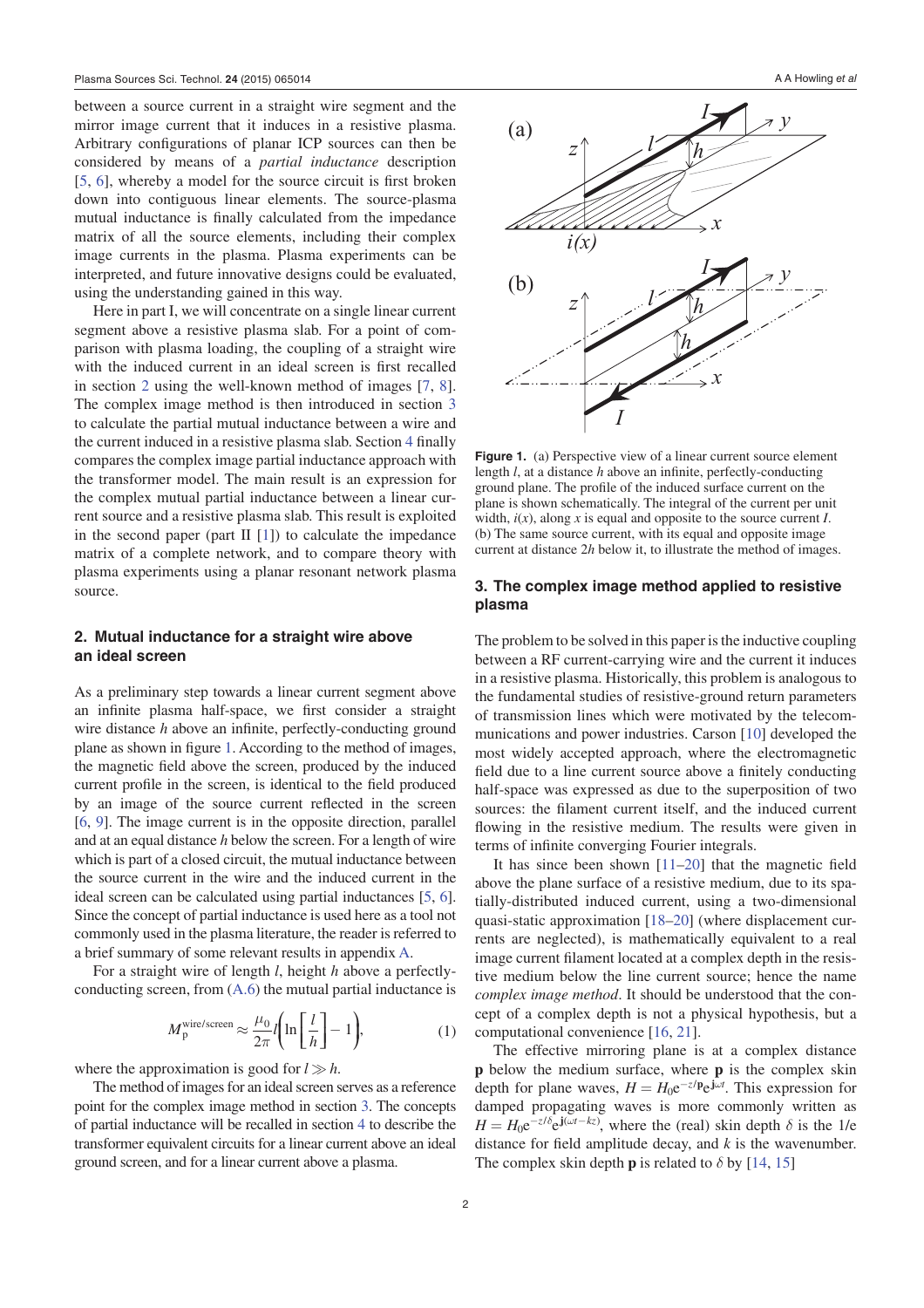

**Figure 2.** (a) Perspective view of a linear current source element length *l*, parallel to and at distance *h* from the surface of a plasma of complex skin depth **p**. The surface and depth profiles of the induced current in the plasma are shown schematically. The integral of the current density  $j(x, z)$  is equal and opposite to the source current *I*. (b) To illustrate the complex image method, the effective mirror surface is at a complex skin depth distance **p** below the plasma surface. Hence the equal and opposite image current is at a complex distance  $2(h + p)$  from the current source.

$$
\frac{1}{\mathbf{p}} = \sqrt{\mathbf{j}\omega\mu_0\sigma} \quad \text{and} \quad \frac{1}{\delta} = \Re\bigg(\frac{1}{\mathbf{p}}\bigg), \quad (2)
$$

where  $\omega = 2\pi f$  with *f* the alternating current frequency,  $\mu_0$ the vacuum permeability,  $\sigma$  the electrical conductivity, and  $k = \mathfrak{I}(1/\mathbf{p})$ . In a conventional resistive medium where the conductivity is purely real, the skin depth  $\delta = (\pi f \mu_0 \sigma)^{-1/2}$  and  $1/p = (1 + j)/\delta$ .

The distance from source to mirror plane is  $(h + \mathbf{p})$ , and therefore the image current is a distance  $2(h + p)$  from the source  $[11–20]$  as shown in figure 2. The spatial distribution of the current penetration into the skin depth is also represented in the figure using a two-dimensional numerical simulation [22] of the electromagnetic fields. Comparison of figure 2 with figure 1 shows that the source-image distance for a resistive medium is  $2(h + p)$  instead of 2*h* for a perfectlyconducting screen.

The complex image method has previously been successfully applied to the fields of telecommunications and power transmission  $[11–16]$ , geophysics  $[17, 21, 23]$ , and the microelectronics industry [18–20] to obtain solutions for the skin depth effect on inductive coupling in various resistive media. A few papers combine the complex image method with the partial inductance approach; some examples are to be found in the field of microelectronics [18–20]. However, to our knowledge, the complex image method for mutual inductance calculations has not been applied to the field of plasma physics before.

Previous works in complex image theory all consider the resistive medium to have a purely real conductivity, *σ*. However, electron inertia in a plasma means that the plasma conductivity is complex [2]:

$$
\sigma_{\mathbf{pl}} = \frac{\sigma_{\text{dc}}}{1 + \mathbf{j}\omega/\nu_{\text{m}}}, \quad \text{where} \quad \sigma_{\text{dc}} = \frac{n_{\text{e}}q_{\text{e}}^2}{m_{\text{e}}\nu_{\text{m}}}, \tag{3}
$$

and  $q_e$ ,  $m_e$  and  $n_e$  are respectively the electron charge, mass and number density,  $\nu_{\rm m}$  the electron-neutral collision frequency, and  $\sigma_{\rm dc}$  the dc conductivity in the limit  $\omega \ll \nu_{\rm m}$ . Since the derivation of the complex image theory involves integration in the complex plane  $[11, 14]$ , it was verified here that the results remain valid when the complex plasma conductivity  $\sigma_{\text{pl}}$  is substituted for  $\sigma$  in the expression (2) for the complex skin depth **p**.

The current image picture can now be used to derive simple formulae for inductances [14, 20] by replacing *h* in section 2 for the ideal screen, by  $(h + p)$ . For example, the mutual partial inductance between the wire and its image in the plasma, using  $(1)$ , is

$$
\mathbf{M}_{\rm p}^{\rm wire/plasma} \approx \frac{\mu_0}{2\pi} l \left( \ln \left[ \frac{l}{(h+\mathbf{p})} \right] - 1 \right). \tag{4}
$$

Note that *h* here and in figure 2 is the distance between the wire and the plasma/sheath boundary.

#### 3.1. Assumptions, error evaluation and range of validity

In order to apply the complex image method, the plasma is assumed to be laterally uniform over the length *l* of the excitation current element. The plasma is also considered to be uniform in depth, for at least a few skin depths from the source conductor where the induced currents are non-negligible, although averaged homogeneous plasma properties can be supposed [14]. If necessary, the complex image method can be extended to treat multiple layers with different properties [14, 19]. The complex image methods above also assume that the plasma fills an infinite half-space, or at least a depth much greater than the plasma skin depth, so that the integrated current profile induced in the plasma is equal and opposite to the source excitation current. Otherwise, for a thin plasma slab or for low plasma density, where the skin depth becomes comparable to, or longer than, the plasma thickness, the complex image method can be adapted using appropriate boundary conditions for the magnetic field at the far side of the plasma [18, 20].

Déri et al [14] have compared the exact infinite series results of Carson [10] with the complex image expressions throughout the whole frequency range. It was found that the complex image method is accurate for the limits of large and small values of  $h/\delta$ , with the largest errors no greater than 10% over an intermediate range  $10^{-2} < h/\delta < 10^{0}$ . Finally, all transverse dimensions are assumed small compared with the free space wavelength so that a lumped circuit, quasi-static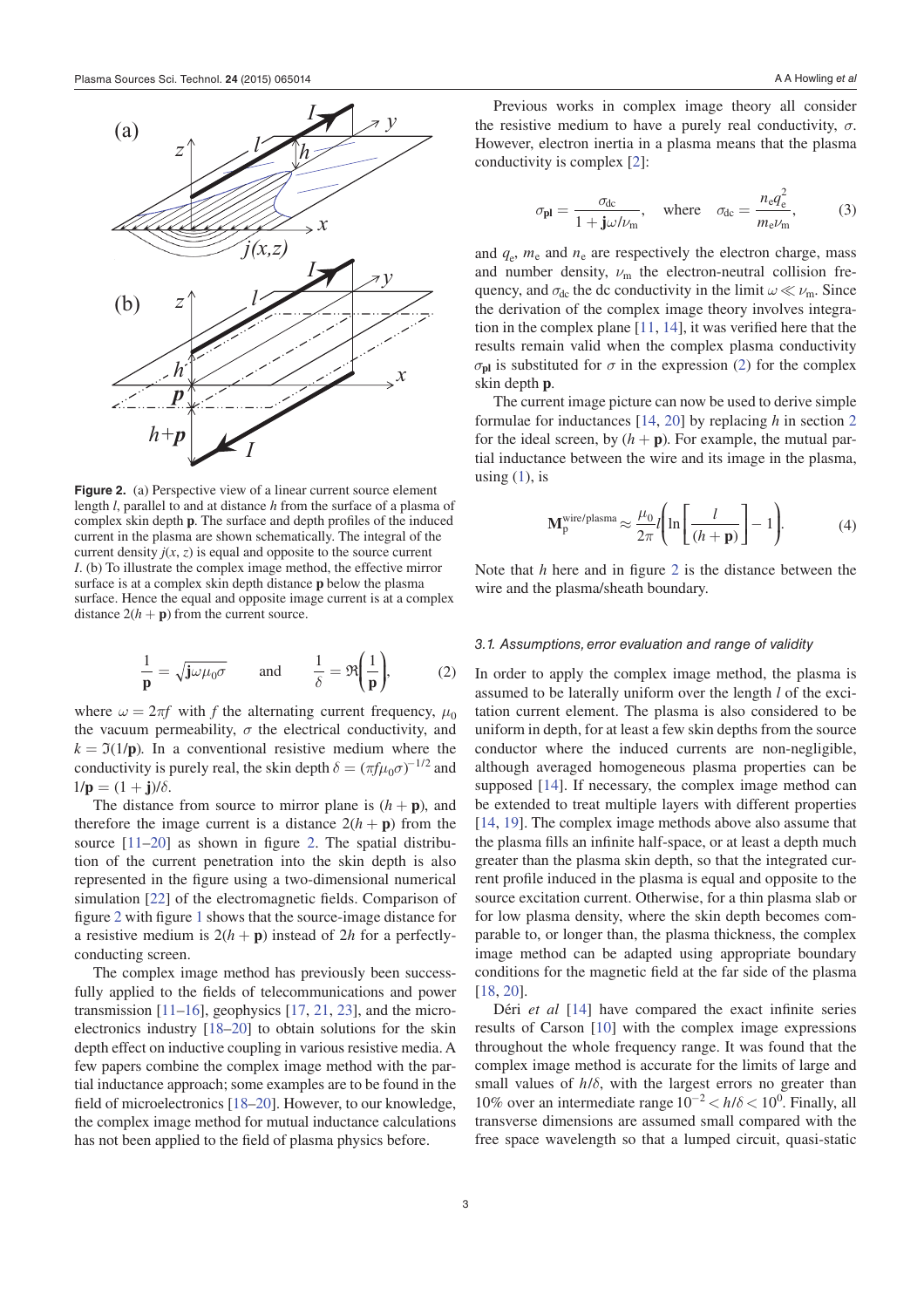approximation is valid, and capacitively-coupled displacement currents can be neglected compared to inductively-coupled conduction currents. It should be noted that the quasi-static approximation implies that the complex image model is only valid for RF frequencies much less than the electron plasma frequency ( $\omega \ll \omega_{pe}$ ), because otherwise the displacement current becomes significant [2]. The complex image method is therefore only applicable when the plasma can be described as a resistive conductor rather than as a dielectric medium.

The complex image method therefore gives a good approximation for the magnetic field above a planar plasma using a quasi-static approximation of Maxwell's equations which accounts for the effect of induced currents. However, to the authors' knowledge, it is not known whether the complex image method can be adapted to cylindrical geometry, such as for a solenoid or coil surrounding a plasma column. Such a study is beyond the scope of this paper.

# **4. Comparison of the transformer model and the complex image method applied to inductivelycoupled plasma**

The aim of this section is to investigate the equivalence between the transformer model, as commonly used for inductively-coupled plasma sources [2, 3, 24], and the partial inductance treatment of a wire current coupled to a plasma using the complex image method. The partial inductance concept is necessary to separate the total (loop) inductance of a wire/ plasma system into primary and secondary transformer circuits coupled by a mutual inductance. The wire/screen system will again be considered first to provide a point of comparison for the wire/plasma system.

## 4.1. Excitation current in a wire and induced currents in an ideal screen

In figure 3(a), the self partial inductance  $L_{p11}^{wire}$  of the wire and its resistance  $R_1$  represent the primary circuit, carrying current *I*1, of an equivalent transformer. The self-inductance of the ideal screen,  $L_{p22}^{\text{screen}}$ , represents the secondary circuit carrying the induced current *I*2. Finally, the mutual partial inductance  $M_{p12}^{wire/screen}$ , from (1), represents the mutual inductance between the primary and secondary circuits. The voltage across the primary circuit is therefore

$$
V_1 = R_1 I_1 + \mathbf{j} \omega L_{\text{p11}}^{\text{wire}} I_1 - \mathbf{j} \omega M_{\text{p12}}^{\text{wire/screen}} I_2.
$$
 (5)

For the transformer model, the usual next step is to substitute for the current  $I_2$  in terms of  $I_1$  and the estimated impedances in the secondary circuit [2, 3], as resumed in appendix B. However, in the terminology of 'go-and-return circuits' (figure A1) and 'mirror image' methods (figures  $1$  and  $2$ ), it is implicit that the induced current in the secondary circuit here is equal and opposite to the primary circuit source current. Hence  $I_1 = I_2$  in figure 3 and (5), respecting the opposite directions of the currents.

(a) wire primary  
\n
$$
\begin{array}{ccc}\nI_1 & L_{p11}^{\text{wire}} & R_1 \\
\hline\nM_{p12}^{\text{wire}} & & \\
M_{p12}^{\text{wire}} & & \\
I_2 & L_{p22}^{\text{screen}} & \\
\hline\n\end{array}
$$
\n\nscreen secondary

\n(b) wire equivalent circuit  $R_1$   
\n $\overline{I_1}$   $\overline{I_{p11}} - M_{p12}^{\text{wire}} = M_{p12}^{\text{wire}}.$ 

**Figure 3.** (a) The wire as a primary circuit, and the ideal screen as a secondary circuit, coupled by their mutual inductance. The image current in the screen,  $I_2$ , is equal and opposite to the wire current, *I*1. (b) The equivalent circuit of the wire, transformed by coupling to the ideal screen.

The impedance  $V_1/I_1$  of the transformed, or coupled, primary circuit in figure  $3(b)$  can therefore be found directly from  $(5)$  as

$$
\mathbf{Z}_{1}^{\text{wire/screen}} = R_{1} + \mathbf{j}\omega (L_{p11}^{\text{wire}} - M_{p12}^{\text{wire/screen}}). \tag{6}
$$

The reflected impedance of the secondary circuit transformed into the primary circuit is therefore equal to the mutual impedance, because the currents in the primary and secondary circuits are equal; this is a consequence of the image description.

#### 4.2. Excitation current in a wire and induced currents in a resistive plasma

By analogy with section 4.1, the impedance of the primary, transformed by inductive coupling to the plasma, is

$$
\mathbf{Z}_{1}^{\text{wire/plasma}} = R_{1} + \mathbf{j}\omega (L_{p11}^{\text{wire}} - \mathbf{M}_{p12}^{\text{wire/plasma}}), \tag{7}
$$

where the only difference is that the mutual inductance, from (4), is now complex. This wire-to-plasma mutual inductance  $\mathbf{M}_{\rm p12}^{\rm wire/plasma}$  represents the effect of plasma coupling on the primary circuit impedance; it is the principal result of this paper, which will be exploited to interpret experimental measurements of a resonant network ICP source in part II [1].

Writing  $(h + \mathbf{p})$  as  $|h + \mathbf{p}|\exp(\mathbf{j}\varphi)$ , the complex mutual inductance in (4) can further be expressed as

$$
\mathbf{M}_{\text{p12}}^{\text{wire/plasma}} \approx \frac{\mu_0}{2\pi} l \left( \ln \left[ \frac{l}{|h + \mathbf{p}|} \right] - 1 \right) - \mathbf{j} \frac{\mu_0}{2\pi} l \varphi, \quad (8)
$$

where  $\varphi$  is the (negative) argument of  $(h + \mathbf{p})$  as shown in figure 5. From (7), the complex mutual impedance in the primary circuit due to plasma coupling,  $-j\omega M_{p12}^{\text{wire}/\text{plasma}}$ , therefore represents a reduction in real inductance

$$
-M_{\rm p12}^{\rm wire/plasma} \approx -\frac{\mu_0}{2\pi} l \left( \ln \left[ \frac{l}{|h+\mathbf{p}|} \right] - 1 \right), \tag{9}
$$

and an increase in resistance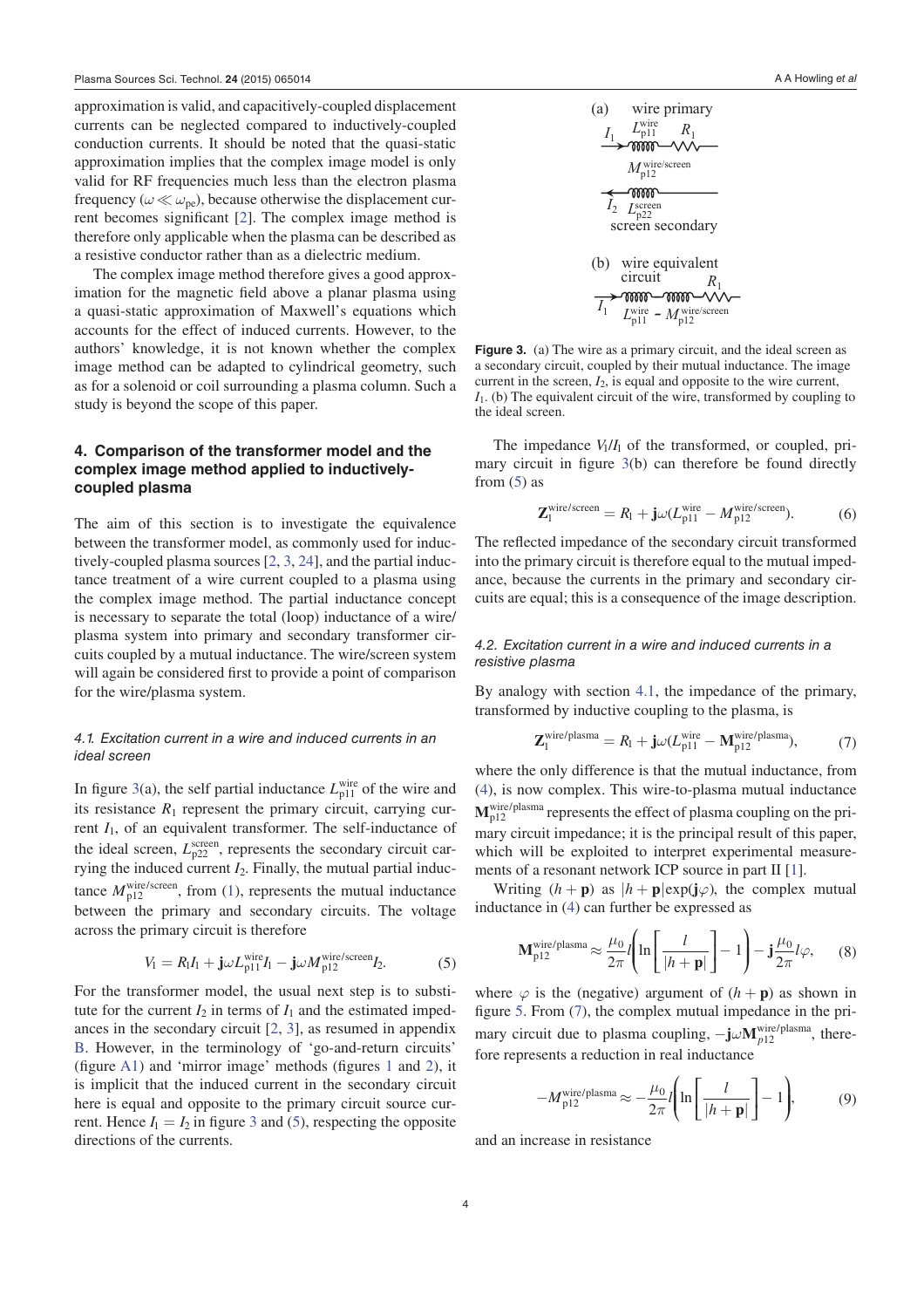(a) wire primary  
\n
$$
I \longrightarrow_{p_{11}}^{L_{p_{11}}^{w_{1r}}} R_1
$$
  
\n $M_{p_{12}}^{w_{1r}}/p_{1a}^{w_{1b}}$   
\n $I \longrightarrow_{p_{12}}^{p_{1a}^{w_{1b}}}$   
\n $I \longrightarrow_{p_{22}}^{p_{2a}^{w_{1b}}}$   
\n(b) wire equivalent  
\n $I \longrightarrow_{p_{11}}^{p_{11}} - M_{p_{12}}^{w_{1r}}/p_{1a}^{w_{1b}}$   
\n $I \longrightarrow_{p_{11}}^{p_{11}} - M_{p_{12}}^{w_{1r}}/p_{1a}^{w_{1b}} R_1$ 

**Figure 4.** (a) The wire as a primary circuit, and the plasma as a secondary circuit, coupled by their complex mutual inductance. The image current in the plasma is equal and opposite to the wire current. (b) The equivalent circuit of the wire, transformed by coupling to the plasma, which reduces the net inductance (9) and increases its resistance (10).

$$
R_2^{\text{wire/plasma}} \approx \frac{\omega \mu_0}{2\pi} l |\varphi|,\tag{10}
$$

in the primary circuit as shown in figure  $4(b)$ .

For the linear current element considered in this paper (part I), the complex image theory therefore gives an expression (9) for the reduction in ICP source inductance due to currents induced in the plasma, and an expression (10) for the increase in ICP source resistance due to power dissipation coupled into the plasma. Each term depends only on the geometry (length *l*, and dielectric thickness plus sheath width, *h*), and the plasma complex skin depth **p**. The latter is a function of electron density and collision frequency, and the RF excitation frequency. Hence the only plasma parameters necessary to completely determine the inductive plasma coupling are  $n_e$ ,  $\nu_m$ , and the effective sheath width. As well as the intuitive picture of image currents for calculating inductances, the complex image method therefore also offers the possibility of a parametric study of plasma coupling to the source, via the simple dependence on plasma complex skin depth **p**.

#### 4.3. Effect of plasma collisionality

- (i) For a fully collisional plasma,  $\nu_{\rm m} \gg \omega$ , the plasma conductivity is purely real in (3), as for the conventional resistive medium considered in (2). Hence  $\alpha = -\pi/4$  in figure 5 and  $-\pi/4 < \varphi < 0$  in (10). The oscillating magnetic field is strongly damped as its power is dissipated in the plasma, with collisional skin depth  $\delta_c = (\pi f \mu_0 \sigma_{dc})^{-1/2}$ . The ICP source inductance is diminished (9) and its resistance increases (10) due to the inductive plasma coupling.
- (ii) For a collisionless plasma,  $\nu_m \ll \omega$ , the plasma conductivity is purely imaginary in (3). Hence **p** is purely real and the magnetic field is evanescent in the plasma with collisionless skin depth  $\delta_p = c/\omega_{pe}$ , where *c* is the speed of light in vacuum. The ICP source inductance is still reduced according to (9), but there is no power dis-



**Figure 5.** A phasor diagram showing *h*, the distance to the plasma surface, and **p**, the plasma complex skin depth.  $\varphi$  is the argument of the resultant  $(h + \mathbf{p})$ , and  $\alpha$  is the phase angle of **p**.

sipation in the plasma, hence the ICP source resistance is unchanged by the plasma coupling  $(R_2^{\text{wire}/\text{plasma}} = 0 \text{ in }$ (10) since  $\alpha = \varphi = 0$  in figure 5). However, the effect of stochastic collisions, collisionless heating, and anomalous skin depth could be accounted for by an effective collision frequency [2, 25].

 Note that the frequency range of validity is limited by  $\omega \ll \omega_{\rm pe}$  because the complex image model assumes that the displacement current is negligible compare to induced conduction current, as mentioned in section 3.1.

(iii) For intermediate collisionality,  $\omega \sim \nu_{\rm m}$ , the changes to the ICP source impedance due to plasma coupling can be calculated using (9) and (10).

# **5. Conclusions**

A general method for calculating the inductive coupling to a plasma slab is presented. Firstly, the inductively-coupled plasma source is described using the partial inductance concept, where a model for the primary circuit is broken down into linear contiguous elements. Secondly, the complex image method gives the plasma inductive coupling in terms of the complex mutual partial inductance between the plasma and a linear element. To our knowledge, the complex image method has not previously been applied to plasma physics in this context. Simple expressions are given for the change in inductance and resistance of the ICP source due to plasma loading. The plasma coupling is determined by the plasma complex skin depth, and the distance between the source element and the plasma. The complex image method, combined with the partial inductance approach, can be used to estimate the plasma loading for planar plasma source geometries.

These results are used in a second paper, part II [1], to calculate the impedance matrix of a complete inductivelycoupled source, and to compare the theory with plasma experiments using a planar resonant network antenna.

#### **Acknowledgments**

We thank Dr Ch Hollenstein for many useful comments, and Drs J Larrieu and P Fayet of Tetra Pak SA, Romont, Switzerland, for their advice and support. The development of a plasma source was supported by the Swiss Commission for Technology and Innovation grant no. CTI 14693.1 PFIW-IW.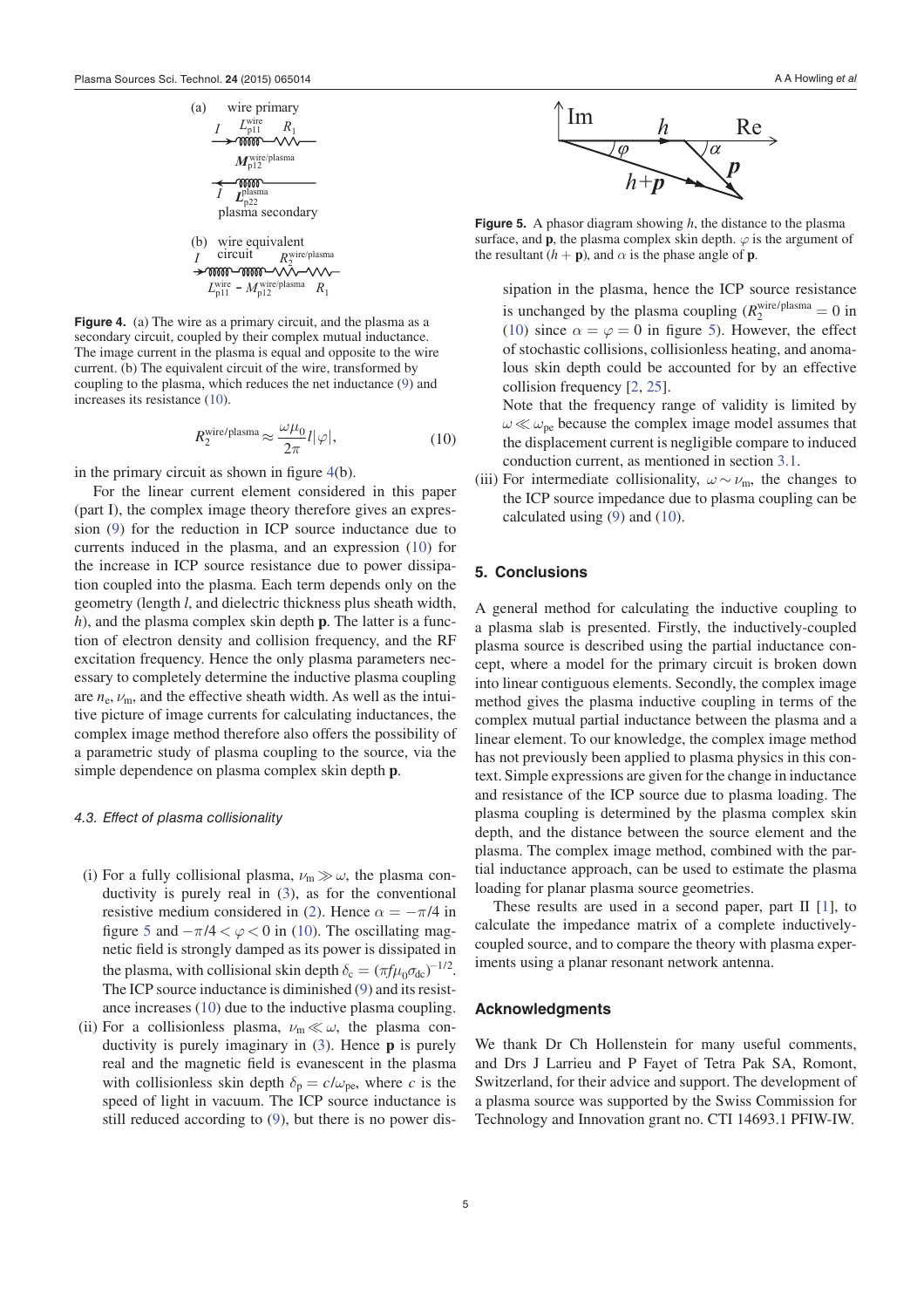#### **Appendix A. Partial inductance**

A brief description of partial inductances is presented here as a necessary step to define and calculate the self partial inductance and mutual partial inductance between parallel current filaments. These results also apply directly to plasma coupling calculations for an antenna network made up of orthogonal straight sections in part II [1]. A full account of the partial inductance concept is given by Ruehli [5], and the recent book by Paul [6] is dedicated to loop and partial inductances.

There are two fundamental approaches to inductance calculations: the most common approach is to calculate the *loop inductance* from the magnetic flux linking a closed current circuit [6]. This is convenient when the circuit geometry is sufficiently simple and well-defined for the magnetic flux to be calculated, such as for a coil or a solenoid. However, when the current path is difficult to define, or when various parts of the circuit are coupled to different current circuits, it is not possible to calculate a unique loop inductance.

Alternatively, the *partial inductances* [6] of all the contiguous partial elements of a closed circuit can be calculated and combined in an impedance matrix, which includes all the mutual inductances, to give the complete circuit inductance. These two different methods date from the origins of electromagnetic theory (for a review see [26]) up to modern works [6].

# A.1. Partial inductances for straight wire segments

The *self partial inductance* of one linear element of a current circuit is defined as the magnetic flux  $\psi_p$ , per unit current, between the current segment and infinity,

$$
\psi_{\rm p} = \int_{r=a}^{\infty} \int_{z=-l/2}^{l/2} B \, dz \, dr,\tag{A.1}
$$

where the magnetic field  $B$ , using the Biot-Savart law, is [6, 27],

$$
B = \frac{\mu_0 I}{4\pi} \int_{z = -l/2}^{l/2} \frac{\sin \theta}{R^2} dz,
$$
 (A.2)

and *I* is the current in the wire. By integration, the self partial inductance of a straight cylindrical wire of radius *a* and length *l* is approximately [6, 27, 28]

$$
L_{\rm p}^{\rm wire} \approx \frac{\mu_0}{2\pi} l \left( \ln \left[ \frac{2l}{a} \right] - 1 \right), \tag{A.3}
$$

where the approximation is good for  $l \gg a$ . This is implicitly the *external* self partial inductance because current flows only in the surface of the wire due to the skin effect in metals at radio frequencies; there is therefore no internal magnetic flux in the wire.

The *mutual partial inductance*,  $M_p$ , between two segments is the magnetic flux, due to unit current in the first segment, between the second segment and infinity [6]. For wires of length *l*, separation 2*h*, it is obtained by replacing the wire radius *a* in (A.3) by the new effective radius 2*h* to obtain [6, 27, 28]



**Figure A1.** Model of a two-wire return circuit of parallel conductors in terms of partial inductances [6].

$$
M_{\rm p}^{\rm wire/wire} \approx \frac{\mu_0}{2\pi} l \left( \ln \left[ \frac{l}{h} \right] - 1 \right), \tag{A.4}
$$

where the approximation is good for  $l \gg h \gg a$ . This approximation will be appropriate here for comparison with the loop inductance, although more exact expressions will be used in the following paper, part  $II$  [1]. Formal proofs of partial inductances for arbitrary orientations of current segments are given in references [5] and [6], but the simplest case of parallel current filaments is sufficient to calculate the total inductance of an antenna network made up of straight wires in part II [1].

Figure A1 shows a two-wire transmission line for a go-andreturn current circuit made up of two of these wires. The *net partial inductance* [6] (alternatively called the *effective partial inductance* or simply the *partial inductance*) of wire 1 is defined as  $L_1 = L_{p11}^{\text{wire}} - M_{p12}^{\text{wire/wire}}$ , and similarly for wire 2. The total, or loop, inductance of this section of transmission line is obtained by summing the flux contributions of all the partial inductances:

$$
L_{\text{loop}}^{\text{wire/wire}} = L_{\text{p11}}^{\text{wire}} + L_{\text{p22}}^{\text{wire}} - 2M_{\text{p12}}^{\text{wire/wire}} \approx \frac{\mu_0}{\pi} l \ln \left[ \frac{2h}{a} \right], \quad \text{(A.5)}
$$

where the mutual inductance contributions are subtracted because the currents are in opposite directions [6, 27, 28]. The partial inductance method therefore gives the same result as in standard textbooks for the loop inductance of a two-wire transmission line of length *l*, separation distance 2*h*, when proximity and end effects are neglected.

## A.2. Partial inductances for a straight wire segment above an ideal screen

According to the well-known method of images [7, 8], the field produced by the current profile induced on the screen is identical to the field produced by the image of the original current reflected in the screen  $[6, 9]$ . The image current is therefore parallel and opposite at an equal distance *h* below the screen.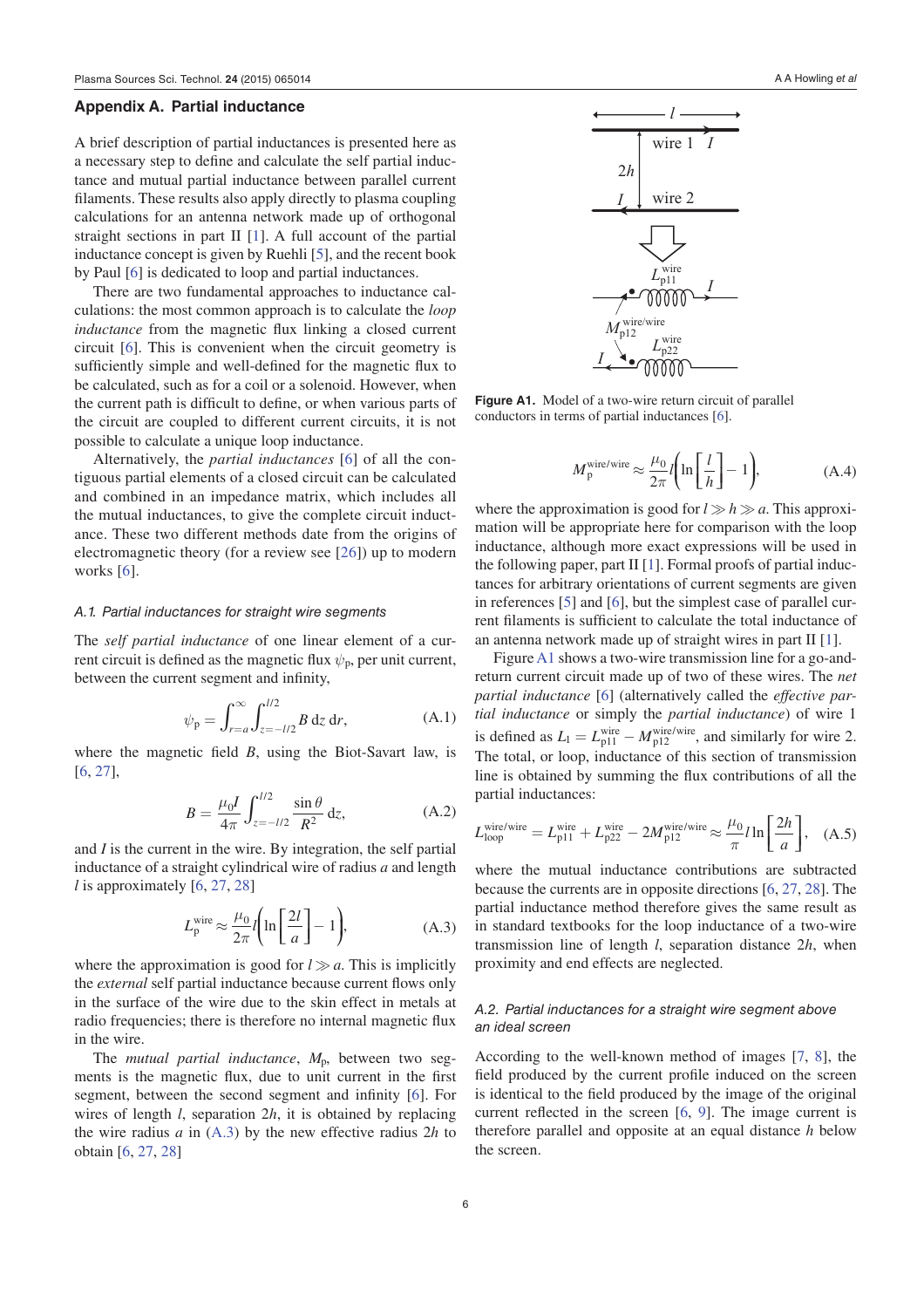Because the magnetic field above the plane remains the same as for the two-wire system, the results of the two-wire transmission line can be directly applied. The self partial inductance  $L_{p11}^{\text{wire}}$  of the wire is therefore the same as  $(A.3)$ , and the mutual partial inductance of the wire and the screen is also unchanged with regard to (A.4):

$$
M_{\rm p}^{\rm wire/screen} \approx \frac{\mu_0}{2\pi} l \left( \ln \left[ \frac{l}{h} \right] - 1 \right). \tag{A.6}
$$

However, the magnetic field exists only in the upper halfspace and so the loop inductance is one half of the two-wire system in  $(A.5)$ :

$$
L_{\text{loop}}^{\text{wire/screen}} \approx \frac{\mu_0}{2\pi} l \ln \left[ \frac{2h}{a} \right],\tag{A.7}
$$

which, again, is the same result as in standard textbooks for the inductance of a wire-to-plane transmission line of length *l*, when proximity and end effects are neglected [6].

The net partial inductance of the wire,  $L_1 = L_{p11}^{\text{wire}} - M_{p12}^{\text{wire/image}}$ , is now equal to the total (loop) inductance, which implies that the net partial inductance of the idealized ground plane is zero [29]. This is self-consistent with the concept of a perfect magnetic screen, because the magnetic flux due to the current induced in the screen self partial inductance exactly cancels the flux associated with the mutual partial inductance due to the current in the wire. We also note that expressions for the net partial inductance of a finite screen tend to zero as the plane width tends to infinity  $[29, 30]$ . Furthermore, a zero net partial inductance also means that the voltage drop along a perfect ground plane is zero (no fields beyond a perfect screen).

## **Appendix B. Brief summary of the transformer method**

In figure  $B1$ , the ICP source is a primary circuit with current  $I_1$ , voltage  $V_1$ , resistance  $R_1$  and loop self-inductance  $L_{11}$ . The plasma current  $I_2$  is effectively a single-turn air-cored secondary circuit with loop self-inductance  $L_{22}$  determined by the geometry of the plasma current path. This current path has plasma impedance  $\mathbf{Z}_{\text{pl}} = R_2(1 + \mathbf{j}\omega/\nu_m)$ , where  $R_2$  is the plasma current path resistance, and  $jR_2\omega/\nu_m$  is the inductance due to electron inertia which follows from the plasma complex conductivity in (3) [2, 3]. The mutual loop inductance between the primary and secondary loop inductances is  $M_{12}$ . Applying Kirchoff's law to the primary and secondary circuits gives

$$
V_1 = R_1 I_1 + j \omega L_{11} I_1 - j \omega M_{12} I_2,
$$
 (B.1)

$$
0 = \mathbf{Z}_{pl}I_2 + \mathbf{j}\omega L_{22}I_2 - \mathbf{j}\omega M_{12}I_1.
$$
 (B.2)

Substituting for  $I_2$  from  $(B.2)$  in  $(B.1)$  gives the primary impedance  $\mathbf{Z}_1 = V_1 / I_1$  as follows:

$$
\mathbf{Z}_1 = R_1 + \mathbf{j}\omega L_{11} + \frac{\omega^2 M_{12}^2}{(\mathbf{Z}_{\text{pl}} + \mathbf{j}\omega L_{22})},
$$
 (B.3)



Figure B1. The electrical circuit of an ICP source (primary circuit) and an inductive plasma (secondary circuit), with the equivalent circuit of the primary, transformed by inductive coupling to the

where  $(\mathbb{Z}_{\text{pl}} + \mathbf{j}\omega L_{22})$  is the secondary circuit impedance. In figure B1, the secondary circuit impedance has been transformed into its series equivalent impedance in terms of the primary circuit current.

#### **References**

plasma.

- [1] Guittienne P, Jacquier R, Howling A A and Furno I 2015 *Plasma Sources Sci. Technol.* (part 2) **24** 065015
- [2] Lieberman M A and Lichtenberg A J 2005 *Principles of Plasma Discharges and Materials Processing* 2nd edn (New York: Wiley)
- [3] Piejak R B, Godyak V A and Alexandrovich B M 1992 *Plasma Sources Sci. Technol.* **1** 179
- [4] Guittienne P, Lecoultre S, Fayet P, Larrieu J, Howling A A and Hollenstein C 2012 *J. Appl. Phys.* **111** 083305
- [5] Ruehli A E 1972 *IBM J. Res. Dev.* **September 1972** 470
- [6] Paul C R 2010 *Inductance: Loop and Partial* (New York: Wiley)
- [7] Harrington R F 1958 *Introduction to Electromagnetic Engineering* (New York: McGraw-Hill)
- [8] Smythe W R 1968 *Static and Dynamic Electricity* 3rd edn (New York: McGraw-Hill)
- [9] Paul C R 2006 *Introduction to Electromagnetic Compatibility* 2nd edn (New York: Wiley)
- [10] Carson J R 1926 *Bell Syst. Tech. J.* **5** 539
- [11] Wait J R 1961 *Proc. IRE* **49** 1576
- [12] Wait J R and Spies K P 1969 *Can. J. Phys.* **47** 2731
- [13] Bannister P R 1970 *Radio Sci.* **5** 1375
- [14] Déri A, Tevan G, Semlyen A and Castanheira A 1981 *IEEE Trans. Power Appar. Syst.* **PAS-100** 3686
- [15] Déri A and Tevan G 1981 *Archiv Elektrotechnik* **63** 191
- [16] Bannister P R 1986 *Radio Sci.* **21** 605
- [17] Boteler D H and Pirjola R J 1998 *Geophys. J. Int.* **132** 31 [18] Weisshaar A, Lan H and Luoh A 2002 *IEEE Trans. Adv.*
- *Packag.* **25** 288 [19] Jiang R, Fu W and Chen C C P 2005 *IEEE Trans. Comput.—*
- *Aided Des. Integr. Circuits Syst.* **24** 1562 [20] Kang K, Shi J, Yin W Y, Li L W, Zouhdi S, Rustagi S C and
- Mouthaan K 2007 *IEEE Trans. Magn.* **43** 3243
- [21] Park D 1973 *J. Geophys. Res.* **78** 3040